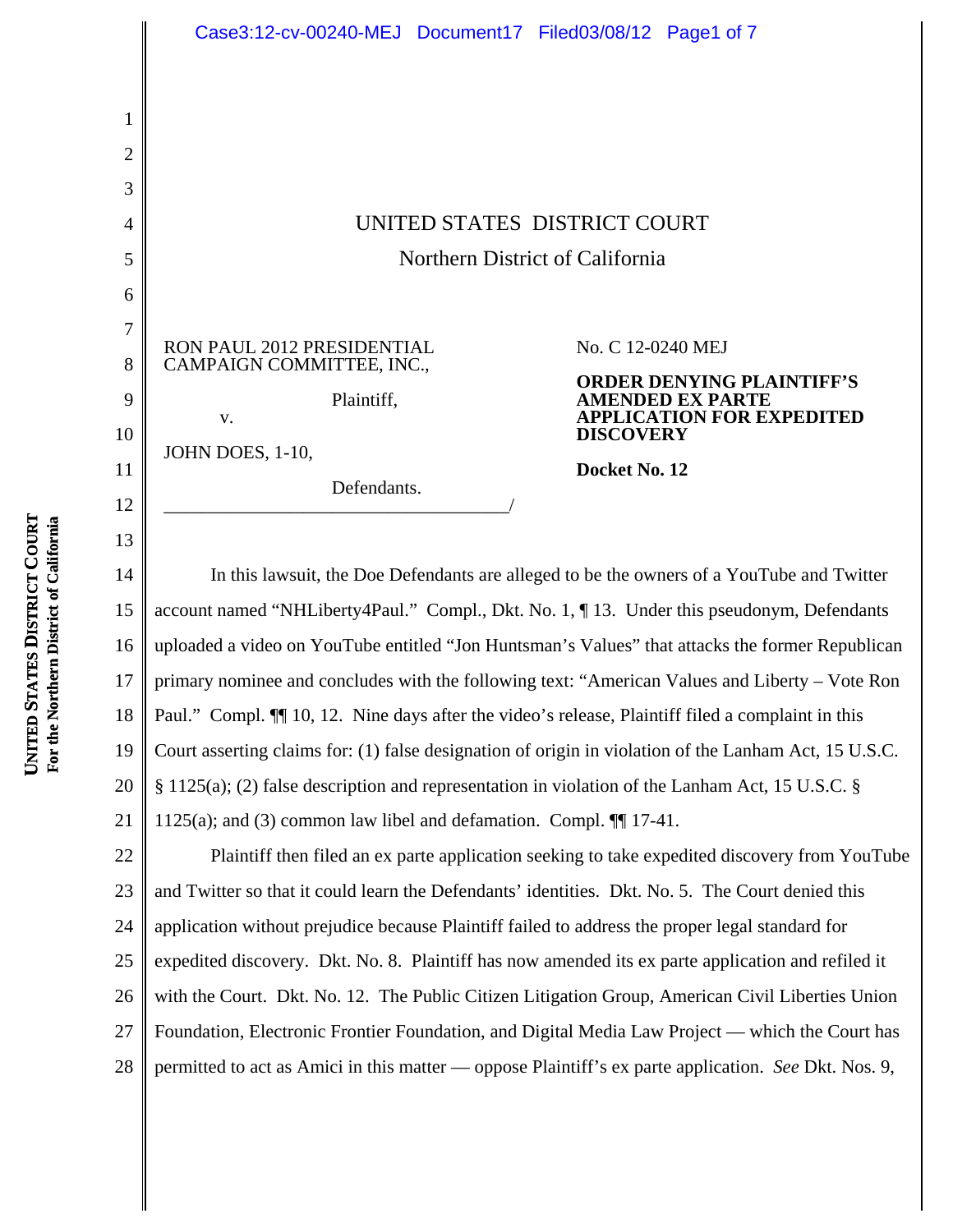1 2 3 11, and 15. The Court has considered the papers submitted by counsel and reviewed the relevant legal authorities. For the reasons explained below, Plaintiff's amended ex parte application for expedited discovery is DENIED WITHOUT PREJUDICE.

5 6 7 8 9 10 12 13 14 One of the principal issues raised by Amici concerns the legal standard that the Court should employ when deciding whether to grant expedited discovery to parties attempting to identify anonymous online speakers. When the Court denied Plaintiff's first ex parte application for expedited discovery, it ordered that any subsequent request must meet the four requirements outlined in *Columbia Insurance Company v. seescandy.com*: (1) Plaintiff must identify the missing parties with sufficient specificity so that the Court can determine that Defendants are real people who could be sued in federal court; (2) Plaintiff must identify all previous steps taken to locate Defendants; (3) Plaintiff's complaint must be able to withstand a motion to dismiss; and (4) Plaintiff must demonstrate that there is a reasonable likelihood of being able to identify Defendants through the requested discovery such that service of process would be possible. 185 F.R.D. 573, 578-80 (N.D. Cal. 1999).

15 16 17 18 19 20 21 22 23 24 25 26 27 Rather than using the above standard from *Columbia Insurance*, Amici urge the Court to adopt the tests employed by *Dendrite International, Inc. v. Doe*, 775 A.2d 756 (N.J. App. 2001), and *Highfields Capital Management, L.P., v. Doe*, 385 F.Supp.2d 969 (N.D. Cal. 2005). Dkt. No. 15 at 7 ("The Court should reaffirm the *Dendrite/Highfields Capital* standard is the applicable rule in this [D]istrict for deciding whether to grant early discovery to identify anonymous non-commercial speakers"). *Dendrite* explained the standard as follows: (1) Plaintiff must undertake efforts to notify the anonymous posters about the request for expedited discovery; (2) Plaintiff must specifically identify the statements at issue; (3) the Court must carefully review Plaintiff's complaint to ensure that it could withstand a motion to dismiss; (4) Plaintiff must present sufficient evidence to support each element of its claims on a prima facie basis; (5) lastly, the Court must balance Defendants' "First Amendment right of anonymous free speech against the strength of the prima facie case presented and the necessity for the disclosure." 775 A.2d at 760. *Highfields Capital*, relying in part on *Dendrite*, set forth the following standard: (1) Plaintiff must first produce competent evidence

**COURT** For the Northern District of California **For the Northern District of California DISTRICT STATES UNITED** 

4

11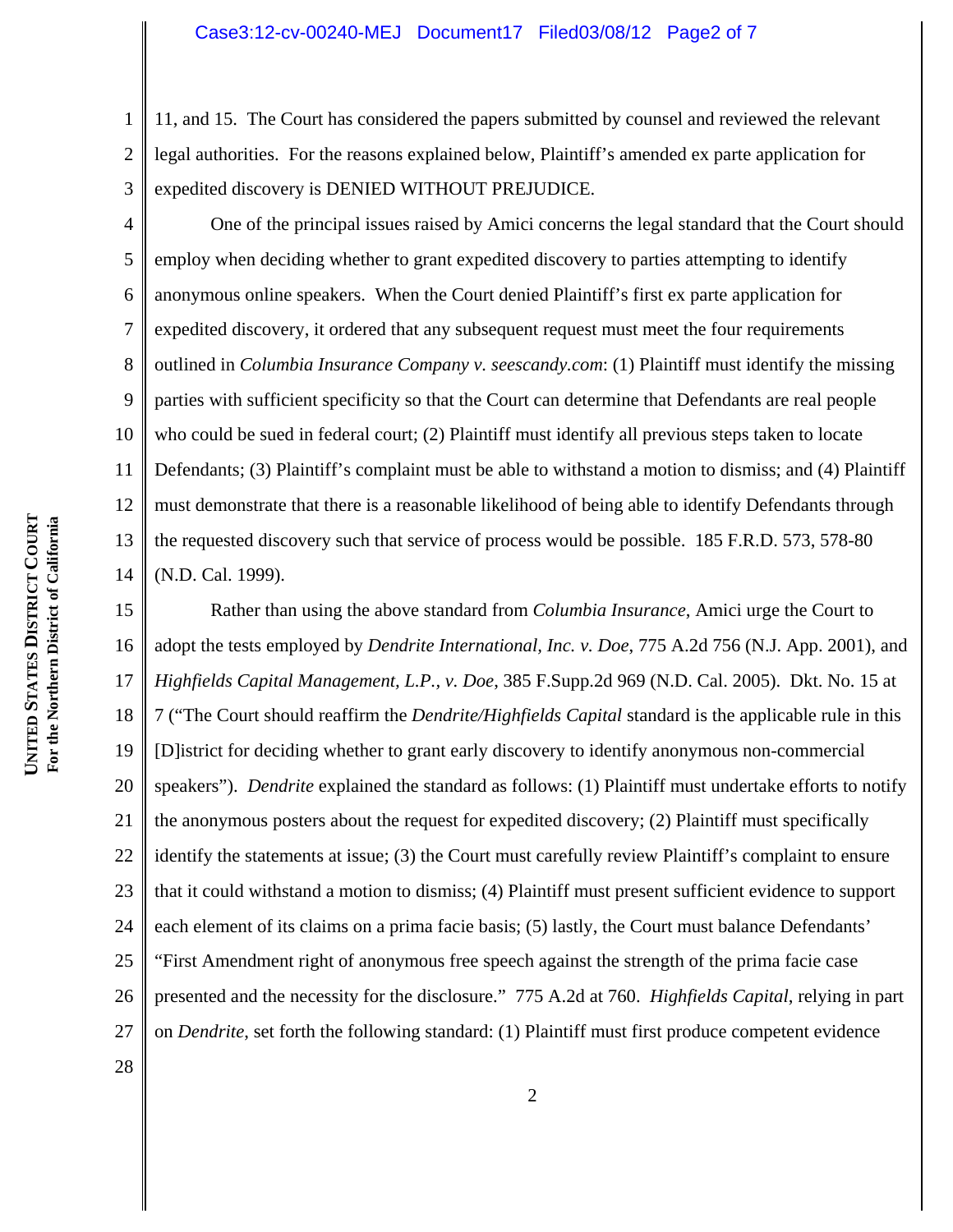## Case3:12-cv-00240-MEJ Document17 Filed03/08/12 Page3 of 7

1 2 3 4 addressing all of the inferences of fact essential to support a prima facie case on all elements of its claims; and (2) if the Plaintiff is able to do this, then the Court must weigh the competing interests between protecting Defendants' First Amendment and privacy rights against Plaintiff's interest to advance the litigation. 385 F.Supp.2d at 975-76.

5 6 7 8 9 10 11 12 13 14 15 The Court declines to accept Amici's invitation to determine which of the above legal standards should be employed for the evaluation of Plaintiff's ex parte application. Such a determination is not necessary for the purposes of this decision. *Columbia Insurance*, *Dendrite*, and *Highfields Capital* all require Plaintiff to establish that it has filed a valid complaint so the Court can be assured that the alleged claims will withstand a motion to dismiss. The Court agrees that this determination is mandatory because it is the only way to prevent the unnecessary disclosure of anonymous individuals who may have not committed any misconduct. Because the Court finds, as explained in detail below, that Plaintiff has failed to satisfy this common requirement from *Columbia Insurance*, *Dendrite*, and *Highfields Capital*, the Court denies Plaintiff's amended ex parte application without addressing any other prongs from the three legal standards or which standard should be used in future cases.<sup>1</sup>

16 17 18 19 20 21 The Court therefore begins its analysis by examining Plaintiff's first two claims under the Lanham Act. Both Plaintiff and Amici agree that these claims are only actionable if Defendants' use of Plaintiff's trademark was commercial in nature. *See* 15 U.S.C. § 1125(a); *Hancock Park Homeowners Ass'n Est. 1948 v. Hancock Park Homeowners Ass'n*, 2006 WL 4532986, at \*4 (C.D. Cal. Sept. 20, 2006) (citing *Bosley Med. Inst., Inc. v. Kremer*, 403 F.3d 672, 676 (9th Cir. 2005) (applying *Bosley* to a claim under 15 U.S.C. § 1125(a) and reaffirming that "the Lanham Act,

22

<sup>23</sup> 24 25 26 27  $<sup>1</sup>$  The Court notes that at this stage of the proceedings it is only concerned about the viability</sup> of Plaintiff's federal claims under the Lanham Act. Plaintiff's jurisdictional statement provides that this Court has subject matter jurisdiction based on these first two trademark claims. Compl. ¶ 6. Plaintiff's third claim for libel and defamation only relies on the Court's ability to exercise supplemental jurisdiction over this state law claim. *Id.* Thus, if Plaintiff cannot establish that it can withstand a motion to dismiss on its trademark claims, issues develop regarding this Court's subject matter jurisdiction over Plaintiff's remaining claim for libel and defamation. *See* 28 U.S.C. § 1367(c)(3) (a court may decline to exercise supplemental jurisdiction if it "has dismissed all claims over which it has original jurisdiction").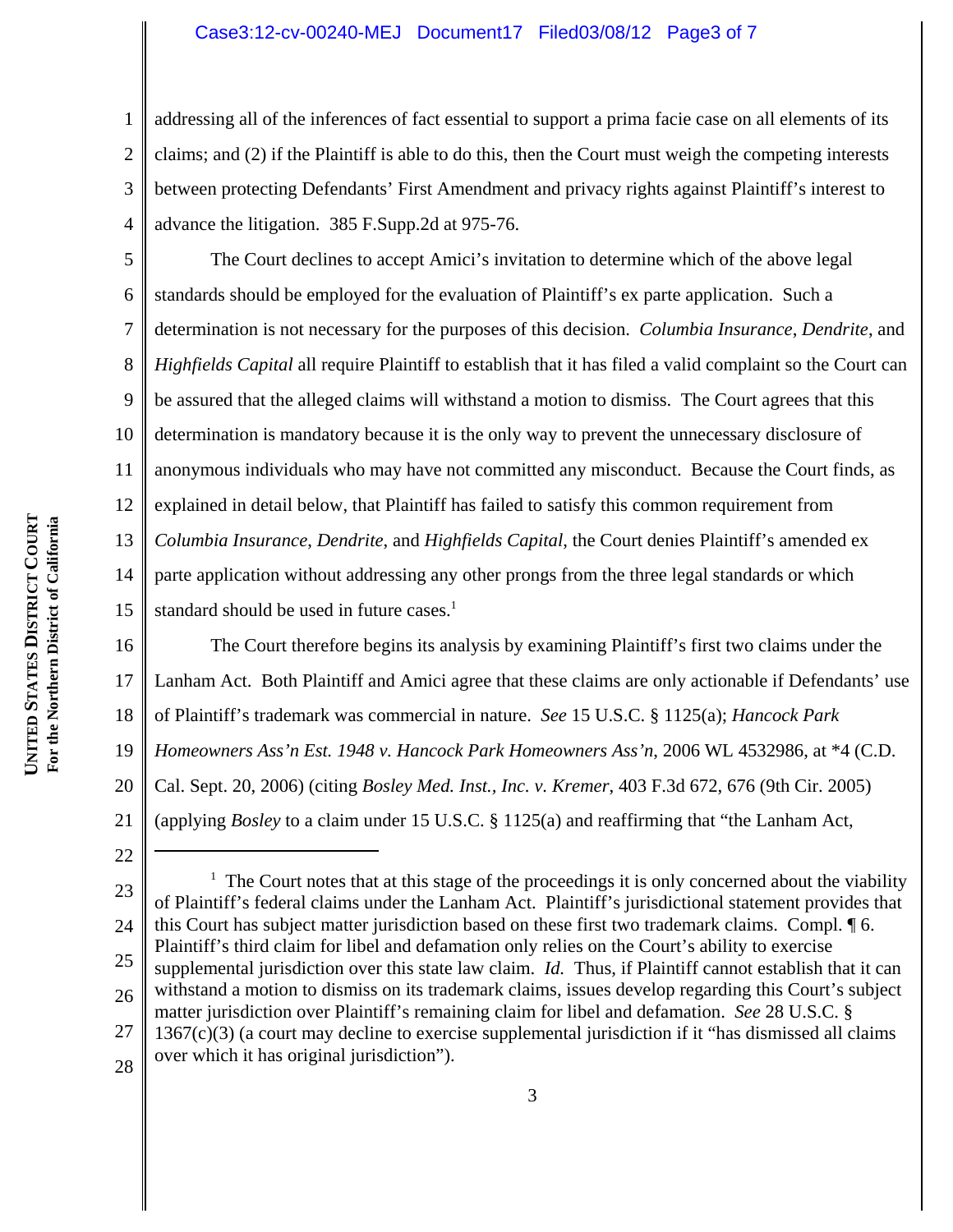## Case3:12-cv-00240-MEJ Document17 Filed03/08/12 Page4 of 7

1 2 3 4 5 6 expressly enacted to be applied in commercial contexts, does not prohibit all unauthorized uses of a trademark") (internal quotations omitted)). Accordingly, Plaintiff must establish that its trademark claims are connected with the sale of goods and services. *Bosley*, 403 F.3d at 676 (explaining that the Lanham Act was only "designed to protect consumers who have formed particular associations with a mark from buying a competing product using the same or substantially similar mark and to allow the mark holder to distinguish his product from that of his rivals").

7 8 9 10 11 12 13 14 15 16 17 18 19 Plaintiff argues that it has met the Lanham Act's commercial use requirement for two reasons: (1) Defendants used a Twitter account to post the video on YouTube and both of these websites are commercial in nature; and (2) the video was intended to frustrate Plaintiff's fundraising efforts and increase the amount of money contributed to Presidential nominees other than Ron Paul. Dkt. No. 12 at 17-18. The first reason is meritless. Plaintiff essentially argues that any individual who uses a commercial website — whether it is to post a video on YouTube or send an e-mail through Gmail — has automatically satisfied the commercial use requirement under the Lanham Act. While it is true that the websites for both Twitter and YouTube may have commercial purposes, it is Defendants' conduct that is at issue here. And it is this conduct that in some way must be connected to the sale of goods and services for the Lanham Act to apply. Accordingly, Plaintiff's first reason does not persuade the Court that Defendants' *own* use of Plaintiff's trademark was in a "commercial or competitive context." *See Stanislaus Custodial Deputy Sheriffs' Ass'n v. Deputy Sheriff's Ass'n of Stanislaus Cnty.*, 2010 WL 843131, at \*7 (N.D. Cal. Mar. 10, 2010).<sup>2</sup>

20 21 22 Plaintiff's second reason requires a closer analysis. The Court agrees with Plaintiff that *Bosley* does not directly address the question of whether an individual who improperly uses the trademarked name of another politician to express an opinion has done so in a commercial context

- 23
- 24 25 26 27 28 <sup>2</sup> In *Bosley*, the Ninth Circuit evaluated a defendant's website that did not have any commercial links but did provide links to a discussion group that in turn contained others' advertisements. 403 F.3d at 678. *Bosley* held that this "roundabout path to the advertising of others is too attenuated to render [the defendant's] site commercial." *Id.* In a similar manner, using another company's commercial website to post a comment or video is just far "too attenuated" to result in an individual's own conduct automatically meeting the Lanham Act's commercial use requirement.

**COURT** For the Northern District of California **For the Northern District of California DISTRICT STATES UNITED**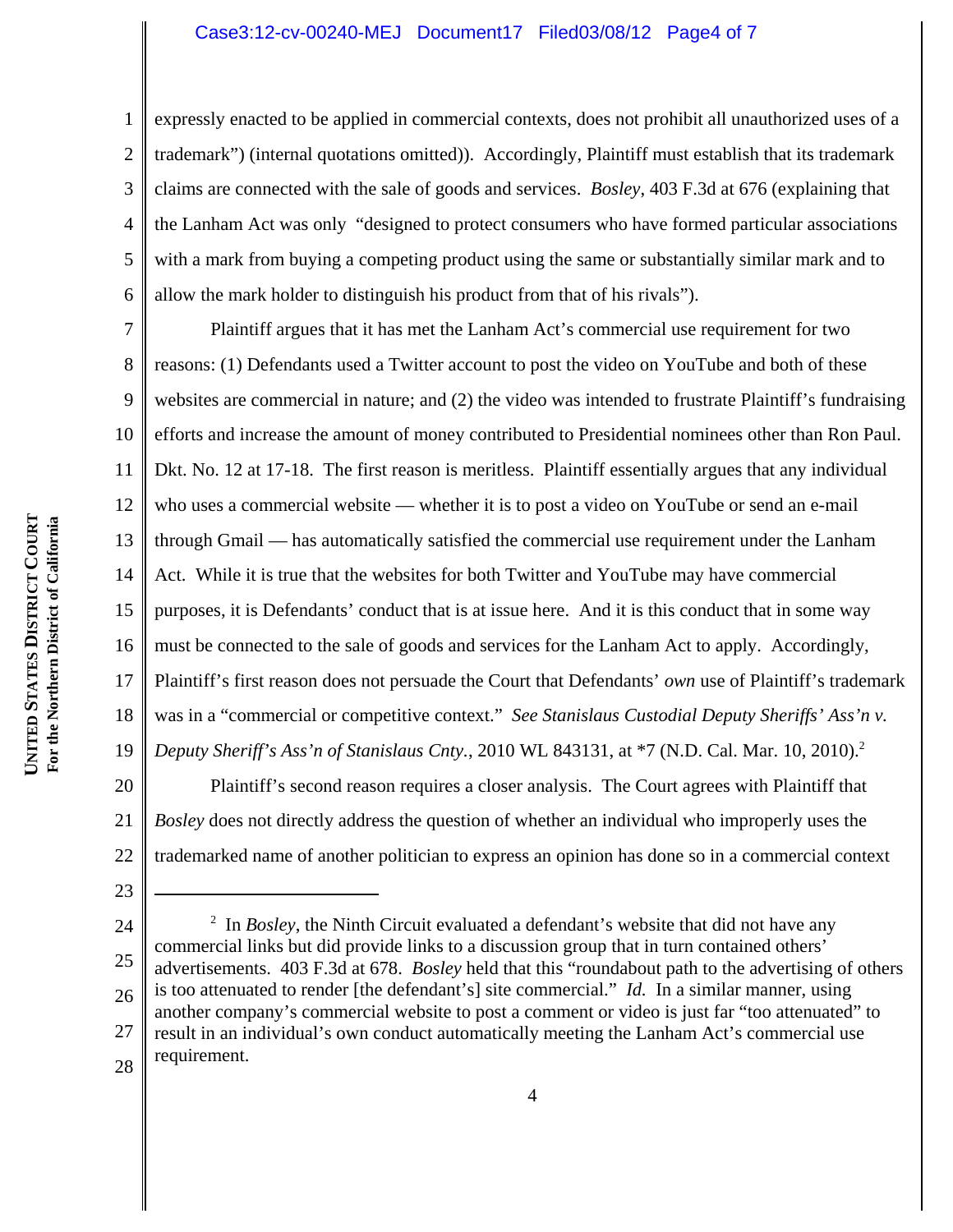## Case3:12-cv-00240-MEJ Document17 Filed03/08/12 Page5 of 7

that satisfies the requirements of the Lanham Act. But *Bosley* does explain that "[T]rademark

infringement protects only against mistaken *purchasing decisions* and not against confusion

|                                                                                | 3  | generally." 403 F.3d at 677 (quoting Lang v. Ret. Living Publ'g Co., Inc., 949 F.2d 576, 582-83 (2d.                                                             |
|--------------------------------------------------------------------------------|----|------------------------------------------------------------------------------------------------------------------------------------------------------------------|
|                                                                                | 4  | Cir. 1991). Bosley goes on to stress that the "appropriate inquiry is whether [the defendant] offers                                                             |
|                                                                                | 5  | competing services to the public." <i>Id.</i> at 679; see also Stanislaus, 2010 WL 843131, at *6                                                                 |
|                                                                                | 6  | (analyzing <i>Bosley</i> and other cases to find that "if an actual sale of goods is not involved, the                                                           |
|                                                                                | 7  | infringer must be engaged in some form of commercial <i>competition</i> "). The District Court in Utah                                                           |
|                                                                                | 8  | summarized the Tenth Circuit's view on this issue as follows:                                                                                                    |
|                                                                                | 9  | In our view, the defendant in a trademark infringement and unfair competition case<br>must use the mark in connection with the goods and services of a competing |
|                                                                                | 10 | producer, not merely to make a comment on the trademark owner's goods and<br>services Unless there is a competing good or service labeled or associated with     |
|                                                                                | 11 | the plaintiff's trademark, the concerns of the Lanham Act are not invoked.                                                                                       |
|                                                                                | 12 | Koch Indus., Inc. v. Does, 2011 WL 1775765, at *3 (D.Utah May 9, 2011) (citing Utah Lighthouse                                                                   |
|                                                                                | 13 | Ministry v. F.A.I.R., 527 F.3d 1045, 1054 (10th Cir. 2008). In Koch, the defendants created a                                                                    |
|                                                                                | 14 | website that impersonated the plaintiff's company website, and then issued a press release that                                                                  |
|                                                                                | 15 | contained a political message and was designed to appear as coming from the plaintiff. <i>Id.</i> at 1. The                                                      |
|                                                                                | 16 | Koch Court dismissed the plaintiff's Lanham Act claims for failing to meet the commercial use                                                                    |
|                                                                                | 17 | requirement, explaining that the defendants' "press release and fake website did not relate to any                                                               |
|                                                                                | 18 | goods or services and were only political in nature." <i>Id.</i> at 3. <i>Koch</i> specifically rejected the                                                     |
| <b>UNITED STATES DISTRICT COURT</b><br>For the Northern District of California | 19 | plaintiff's theory that the defendants issued the press release to attract more contributions to their                                                           |
|                                                                                | 20 | activities since the defendants never even identified themselves in their press release or fake                                                                  |

1

2

While *Koch* is not exactly analogous to this matter, it — as well as other decisions in the

24 25 26 27 <sup>3</sup> Hancock Park found that the commercial use requirement is not satisfied unless there is a profit motive involved. *See* 2006 WL 4532986, at \*5 ("Neither Plaintiff's nor Defendant's actions involve commercial transactions in any sense, nor are they acting with a motive for profit. Plaintiff's services cannot be considered 'commercial' merely because they are funded by freely given donations"). The Court does not address this issue, but only notes that it raises additional questions that were not discussed in Plaintiff's amended ex parte application, leading the Court to have concerns regarding Plaintiff's complaint being able to withstand a motion to dismiss.

21

website.<sup>3</sup> *Id.* at 4.

22

23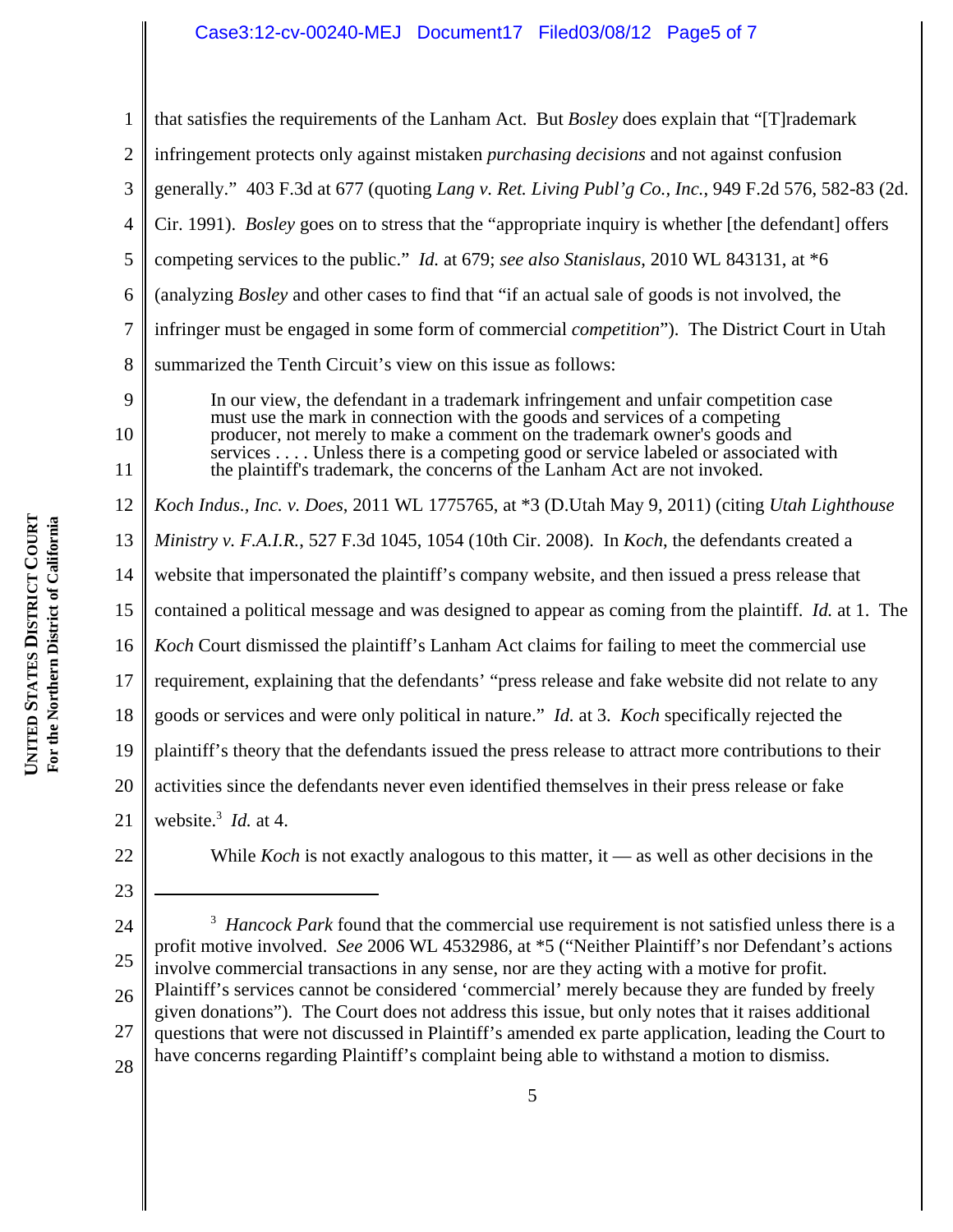## Case3:12-cv-00240-MEJ Document17 Filed03/08/12 Page6 of 7

|                                                                         | $\overline{\mathcal{L}}$ | themselv              |
|-------------------------------------------------------------------------|--------------------------|-----------------------|
|                                                                         | $\overline{5}$           | why Plai              |
|                                                                         | $\overline{6}$           | allegation            |
|                                                                         | $\overline{7}$           | dismisse              |
|                                                                         | 8                        |                       |
|                                                                         | 9                        | P " c c n n P c c s s |
|                                                                         | 10                       |                       |
|                                                                         |                          |                       |
|                                                                         | 11                       |                       |
|                                                                         | 12                       |                       |
|                                                                         |                          | $\mathbf{n}$          |
|                                                                         | 13                       | $\mathbf{C}$          |
| UNITED STATES DISTRICT COURT<br>For the Northern District of California | 14                       |                       |
|                                                                         | 15                       | 2010 WL               |
|                                                                         |                          | ex parte              |
|                                                                         | 16                       | in Plainti            |
|                                                                         | 17                       |                       |
|                                                                         | 18                       | Defendar              |
|                                                                         |                          | Dendrite              |
|                                                                         | 19                       | withstand             |
|                                                                         |                          |                       |

1 2 3 20 21 22 23 24 25 26 27 4 Rather, Plaintiff's complaint makes only a few passing references that the video was intended to frustrate Plaintiff's fundraising efforts with prospective donors. The plaintiff in *Bosley* made a similar allegation, claiming that the defendant "used the mark 'in connection with goods and services' because he prevented users from obtaining the plaintiff's goods and services." 403 F.3d at 678. *Bosley* dismissed this theory since it had nothing to do with whether the defendant offered Ninth Circuit — establish that a critical issue in this analysis is whether the trademark infringer is alleged to have offered any competing services. Plaintiff does not address this issue in its amended ex parte application. And the Court's review of the video shows that Defendants did not identify the set as a competing organization and did not solicit any contributions. More importantly, and ntiff's request for expedited discovery is denied, the complaint does not contain any allegations that Defendants released the video to compete with Plaintiff.<sup>4</sup> In *Stanislaus*, the Court d the plaintiff's trademark claims for the same lack of factual allegations: Pursuant to *Thompson* and *Bosley*, defendant's use of plaintiff's name must both affect" interstate commerce and also be used in a commercial or competitive context. Here, the First Amended Complaint does not set forth allegations of the commercial use of the trade name. Nor does the FAC allege that defendant used the ame to try to secure any kind of commercial benefit or competitive advantage. laintiff fails to allege that Defendants [sic] are operating any type of businesses or conducting or offering any services or otherwise using Plaintiff's trade name in connection with any goods or services. Plaintiff must allege that some goods, ervices or other form of competition [sic] with the infringing organization. The FAC must allege that [sic] use of plaintiff's trademark in a commercial or competitive ontext.  $2843131$ , at  $*7$ . For these similar reasons, Plaintiff fails to satisfy the Court in its amended application that its trademark claims are viable, particularly based on the current allegations in Plaintiff's complaint. Before allowing Plaintiff to conduct discovery to identify the anonymous nts, the Court is mindful of the common requirement outlined in *Columbia Insurance*, *Dendrite,* and *Highfields Capital* and wants to be assured that Plaintiff's federal claims will d a motion to dismiss. At this point, Plaintiff has failed to assure the Court of this and ///

28 competing services to the public. *Id.* at 679.